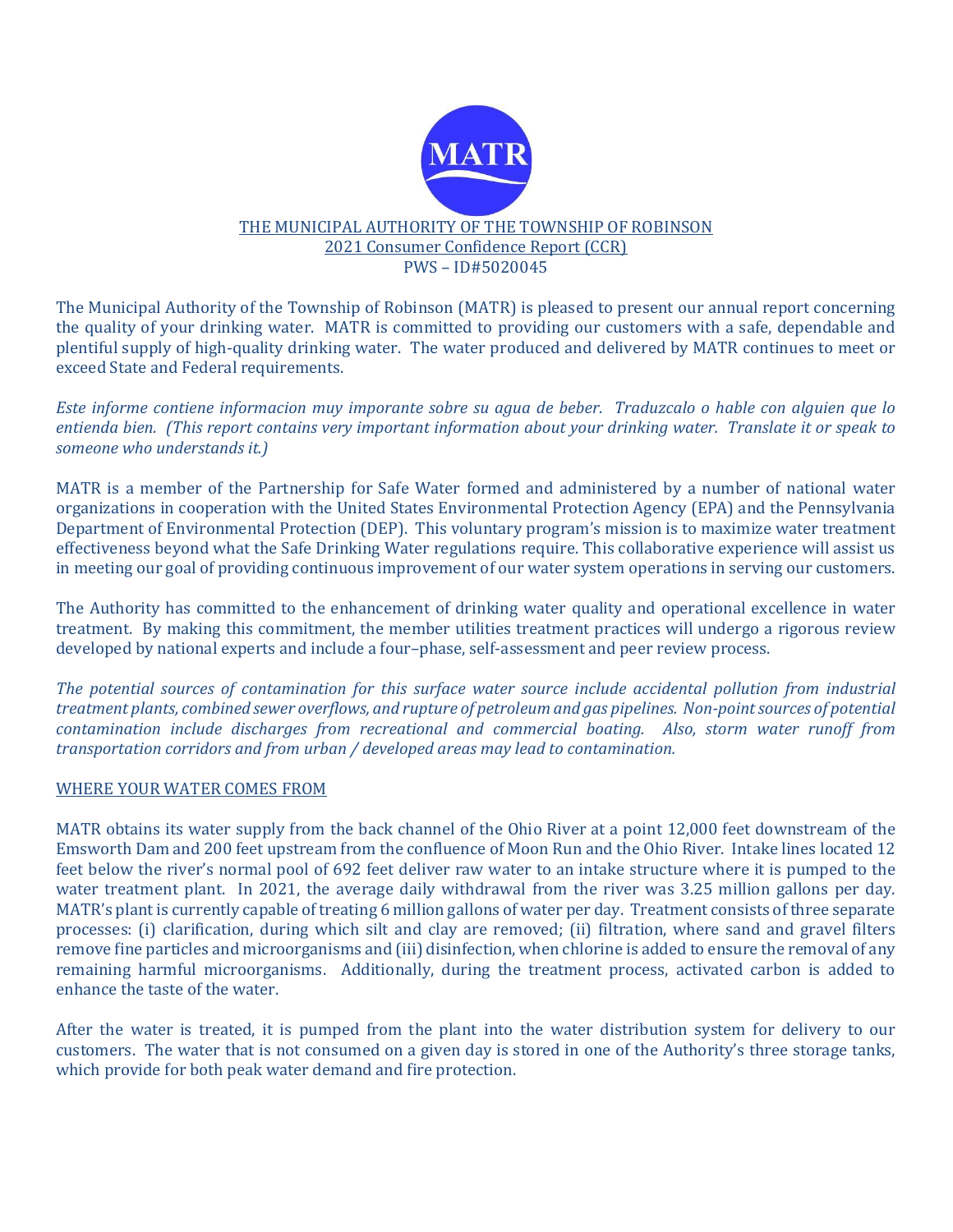# DESCRIPTION OF THE AUTHORITY'S WATER SYSTEM

The existing water distribution system facilities include about 107.4 miles of water lines ranging in size up to thirty inches, and related facilities including two elevated water tanks, which store one million gallons and one and onehalf million-gallons. The Authority also has a 500,000-gallon standpipe. Additionally, the Authority maintains three metered connections with the system of Pennsylvania-American Water Company, three booster-pumping stations to pump water from the Pennsylvania-American Water System, two metered connections with Moon Township Municipal Authority, two metered connections with the Western Allegheny Municipal Authority, a connection with the Coraopolis Water and Sewer Authority and an interconnect to provide water to the West View Water Authority. Line sizes are predominantly six-inch, eight-inch and ten-inch diameter.

The water supply system services all of the Township of Robinson and provides not less than 85% of Findlay Township Municipal Authority's daily water requirements.

## DISTRIBUTION SYSTEM OPTIMIZATION – EPA FIELD STUDY

MATR continues to implement the recommendations from the EPA Distribution Optimization study conducted in September 2008 to reduce the Trihalomethane and Halocetic Acid formation. MATR, in conjunction with the EPA and DEP, engaged in a voluntary field study in an effort to improve drinking water quality beyond compliance levels and to enhance public health protection. One of the main objectives of the field event was to help review existing chlorine residual throughout the distribution system in an effort to assess meeting current Total Trihalomethane and Halocetic Acid levels and to prevent future exceedances of these levels mandated by the Disinfection Byproducts Rule.

## WATER QUALITY CONTAMINANTS AND MONITORING

The sources of drinking water (both tap water and bottled water) include rivers, lakes, streams, ponds, reservoirs, springs, and wells. As water travels over the surface of the land or through the ground, it dissolves naturallyoccurring minerals and, in some cases, radioactive material, and can pick up substances resulting from the presence of animals or from human activity. Typical contaminants found in the Ohio River or raw water includes:

- Microbial contaminants, such as disease-causing viruses and bacteria, which may come from sewage treatment plants, septic systems, agricultural livestock operations and wildlife.
- Inorganic chemical contaminants, such as salts and metals, which can be naturally occurring or result from urban storm water runoff, industrial or domestic wastewater discharges, oil and gas production, mining or farming.
- Pesticides and herbicides, which may come from a variety of sources such as agriculture, storm water runoff, and residential uses.
- Organic chemical contaminants, including synthetic and volatile organic chemicals, which are byproducts of industrial processes and petroleum production and can come from gas stations, storm water runoff, and septic systems.
- Radioactive contaminants, which can be naturally occurring or be the result of oil and gas production and mining activities.

The EPA established regulations and standards to ensure that public water is safe to drink. MATR tests contaminants in the raw water source to enable adjustments to be made in the treatment process to minimize or eliminate those pollutants. As treatment progresses, additional tests are run to optimize the process, followed by the analyses of finished water from the plant (see attachment) and various locations in the distribution system. Furthermore, the DEP performs filter plant performance evaluations every three (3) years. During this time their representatives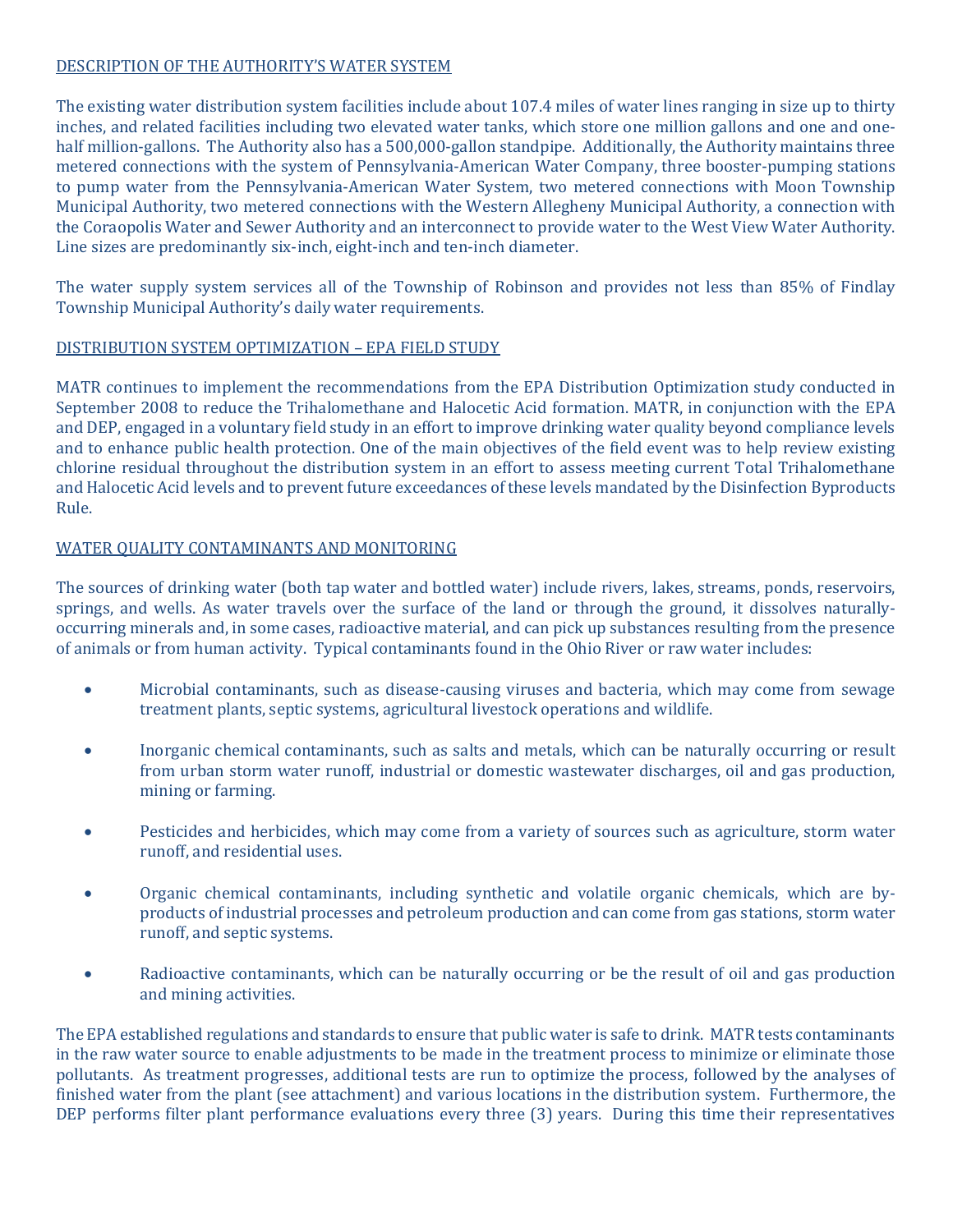monitor our overall plant operation and maintenance, filter process effectiveness, and personnel. Finished water samples are collected and sent to a certified laboratory for analysis of cryptosporidium and giardia, intestinal parasites common in raw water. These contaminants may be harmful to people with weakened immune systems (see Educational Information, Page 4).

Lead: If present, elevated levels of lead can cause serious health problems, especially for pregnant women and young children. Lead in drinking water is primarily from materials and components associated with service lines and home plumbing.

MATR is responsible for providing high quality drinking water, but cannot control the variety of materials used in plumbing components. When your water has been sitting for several hours, you can minimize the potential for lead exposure by flushing your tap for 30 seconds to 2 minutes before using water for drinking or cooking. If you are concerned about lead in your water you may wish to have your water tested. Information on lead in drinking water, testing methods, and steps you can take to minimize exposure is available from Safe Drinking Water Hotline or at http://www.epa.gov/safewater/lead.

## UNREGULATED CONTAMINANT MONITORING

Unregulated contaminants are those for which EPA has not established drinking water standards. The purpose of unregulated contaminant monitoring is to assist EPA in determining the occurrence of unregulated contaminants in drinking water to determine whether future regulation is warranted.

As part of the Unregulated Contaminant Monitoring Rule (UCMR), the Authority performed monitoring for the unregulated contaminants identified by EPA, for 4-four consecutive calendar quarters. None of the unregulated contaminants were detected in our drinking water.

Cryptosporidium: Cryptosporidium is a microbial pathogen found in surface water throughout the United States. Although filtration removes Cryptosporidium, the most commonly-used filtration methods cannot guarantee 100 percent removal. Our monitoring indicates the presence of these organisms in our source water (Ohio River). Current test methods do not allow us to determine if the organisms are dead or if they are capable of causing disease. Ingestion of Cryptosporidium may cause cryptosporidiosis, an abdominal infection. Symptoms of infection include nausea, diarrhea and abdominal cramps. Most healthy individuals can overcome the disease within a few weeks. However, people with a low immune system are at greater risk of developing life-threatening illness. We encourage immune-compromised individuals to consult their doctor regarding appropriate precautions to take, to avoid infection. Cryptosporidium must be ingested to cause disease and it may be spread through means other than drinking water. MATR is required by the EPA and DEP to sample our raw water for Cryptosporidium and Giardia monthly. Our monitoring for 2021 found no presence of these organisms in our source water sampled in 2021.

## INTERCONNECTIONS/SOURCE WATER ASSESSMENT

MATR has potable interconnections with the following public water systems.

- Pennsylvania American Water Company (PAWC) Three (3) locations
- Moon Township Municipal Authority (MTMA) Two (2) locations
- Western Allegheny County Municipal Authority (WACMA) Two (2) locations
- Coraopolis Water and Sewer Authority (CWSA) One (1) location
- West View Water Authority (WVWA) One (1) location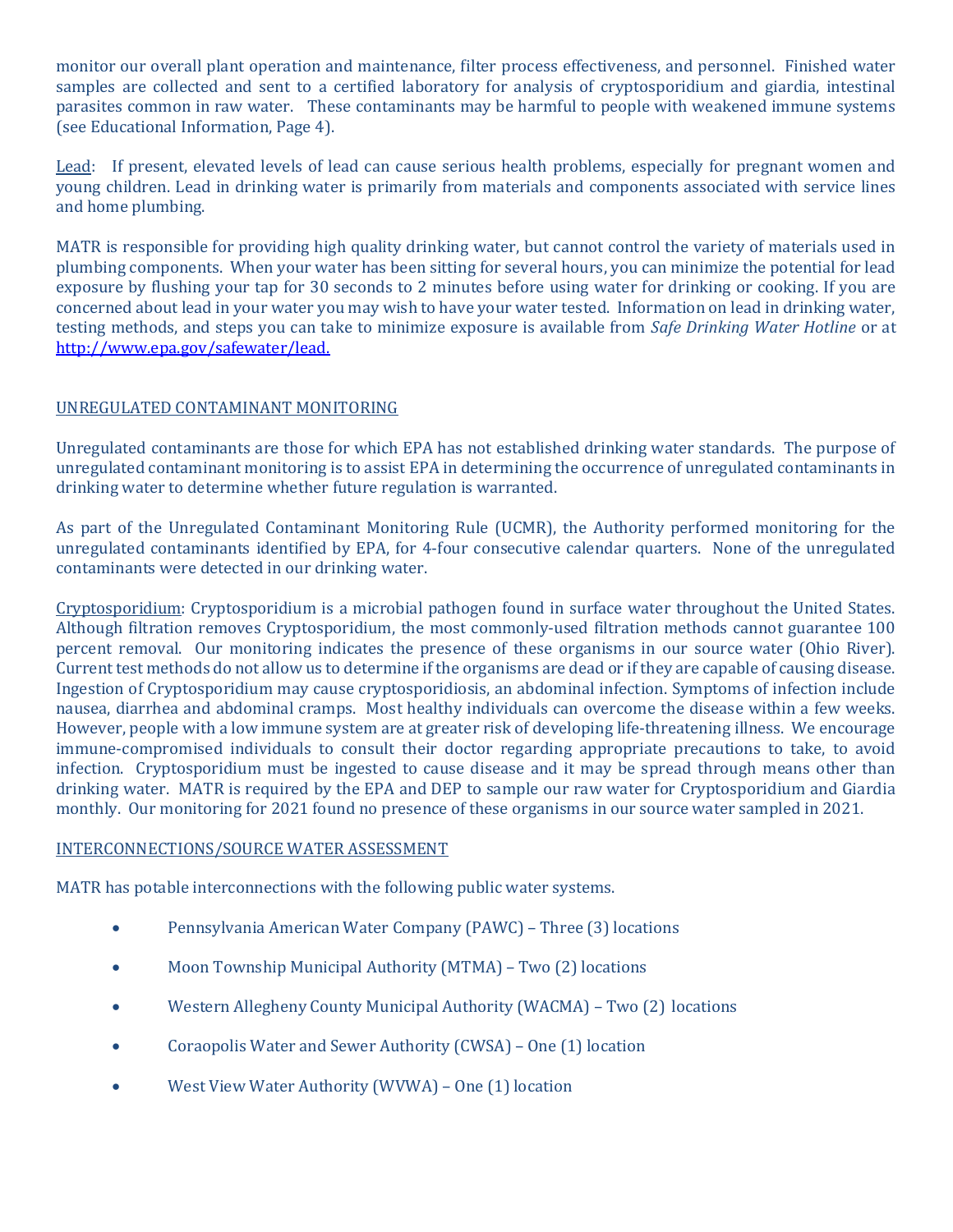These systems are utilized in the event that sufficient quantities of potable water are not available for our customers. Pertinent information on the quality of these suppliers is available from their Consumer Confidence Reports.

## MONITORING COMPLIANCE:

During 2021 the Authority met all safe drinking water standards and performed all the required monitoring events. All samples were collected within the required monitoring periods.

## WHAT SHOULD I DO?

Please share this information and the Public Notification (PN) with all the other people that drink this water, especially those who may not have received this notice directly (for example, people in apartments, nursing homes, schools, and businesses). You can do this by posting this information in a public place or distributing copies by hand, mail, or email.

#### EDUCATIONAL INFORMATION

Some people may be more vulnerable to contaminants in drinking water than the general population. Immunecompromised persons such as persons with cancer undergoing chemotherapy, persons who have undergone organ transplants, people with HIV/Aids or other immune system disorders, some elderly, and infants can be particularly at risk from infection. These people should seek advice about drinking water from their health care providers. EPA/CDC guidelines on appropriate means to lessen the risk of infection by cryptosporidium and other microbiological contaminants are available from the safe drinking water hotline.

Drinking water, including bottled water, may reasonably be expected to contain at least small amounts of some contaminants. The presence of contaminants does not necessarily indicate that water poses a health risk. More information about contaminants and potential health effects can be obtained by calling the Environmental Protection Agency's Safe Drinking Water Hotline (800-426-4791).

#### **CONCLUSION**

We are grateful for the opportunity to provide you with clean, quality drinking water. In order to maintain a dependable water supply, we sometimes need to make improvements that will benefit all of our customers. These improvements typically require us to increase the rates we charge for service. Thank you for your understanding.

MATR has provided you with significant information about its water quality for the past calendar year. We direct your attention to the attached appendices of contaminants monitored by MATR during that period. We encourage your review of the data and invite inquiries about any part of this report. Should you have any questions concerning the report, you are encouraged to contact Leo Gismondi, Director of Operations at (412) 923-2411.

Public participation in decisions about our drinking water is encouraged at our Board meetings, which are held the second Wednesday of each month at the MATR office located at 4200 Campbells Run Road, Pittsburgh, PA 15205. The office's mailing address is 4200 Campbells Run Road, Pittsburgh, PA 15205-1304. Our most recent CCR is always posted on our website: http://www.robinsonwater.com.

The CCR's for all water systems in Allegheny County can be found at the DEP website: http://www.depgreenport.state.pa.us/elibrary/GetFolder?FolderID=4492.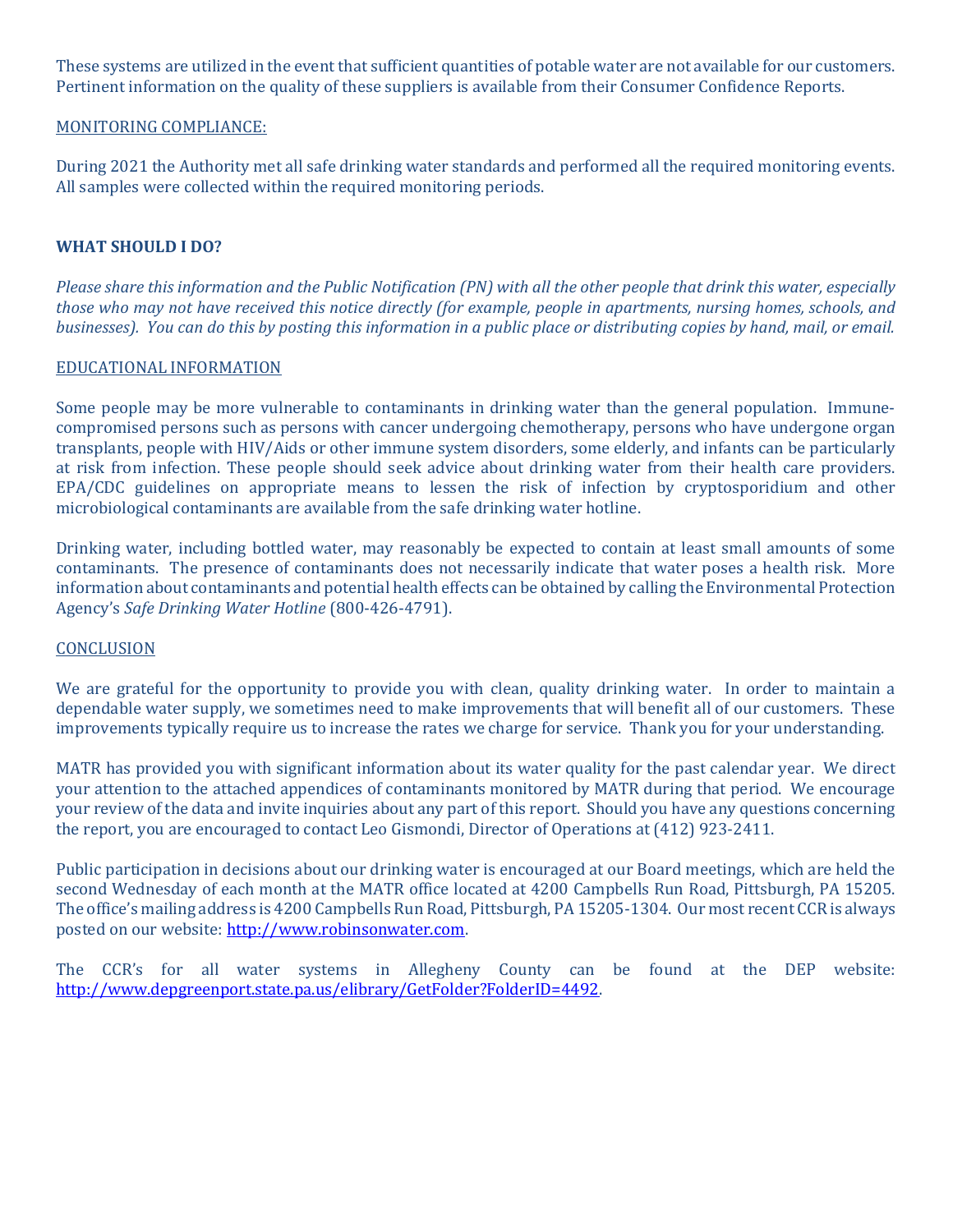# 2021 ANNUAL DRINKING WATER QUALITY REPORT

PWSID #: 5020045 NAME: The Municipal Authority of the Township of Robinson

Este informe contiene información importante acerca de su agua potable. Haga que alguien lo traduzca para usted, ó hable con alguien que lo entienda. (This report contains important information about your drinking water. Have someone translate it for you, or speak with someone who understands it.)

# WATER SYSTEM INFORMATION:

This report shows our water quality and what it means. If you have any questions about this report or concerning your water utility, please contact Leo Gismondi, Director of Operations at (412)923-2411 x 112. We want you to be informed about your water supply. If you want to learn more, please attend any of our regularly scheduled meetings. They are held on the  $2<sup>nd</sup>$  Wednesday of every month.

# SOURCE OF WATER:

Our water source is:

Ohio River, Mile Marker 8.6, Coraopolis, PA 15108

A Source Water Assessment of our water source was completed by the PA Department of Environmental Protection (PADEP). The Assessment has found that our source is potentially most susceptible to transportation corridors, bridges, boating, barge traffic, auto repair and truck terminals, utility substations, road runoff from non-point sources such as residential developments, farms, and abandoned mines. Overall, our source has moderate risk of significant contamination. A summary report of the Assessment is available on the Source Water Assessment Summary Reports eLibrary web page: www.elibrary.dep.state.pa.us/dsweb/View/Collection-10045. Complete reports were distributed to municipalities, water supplier, local planning agencies and PADEP offices. Copies of the complete report are available for review at the PA DEP, Southwestern Regional Office, Records Management Unit at (412)442-4000.

Some people may be more vulnerable to contaminants in drinking water than the general population. Immuno-compromised persons such as persons with cancer undergoing chemotherapy, persons who have undergone organ transplants, people with HIV/AIDS or other immune system disorders, some elderly, and infants can be particularly at risk from infections. These people should seek advice about drinking water from their health care providers. EPA/CDC guidelines on appropriate means to lessen the risk of infection by Cryptosporidium and other microbial contaminants are available from the Safe Drinking Water Hotline (800-426-4791).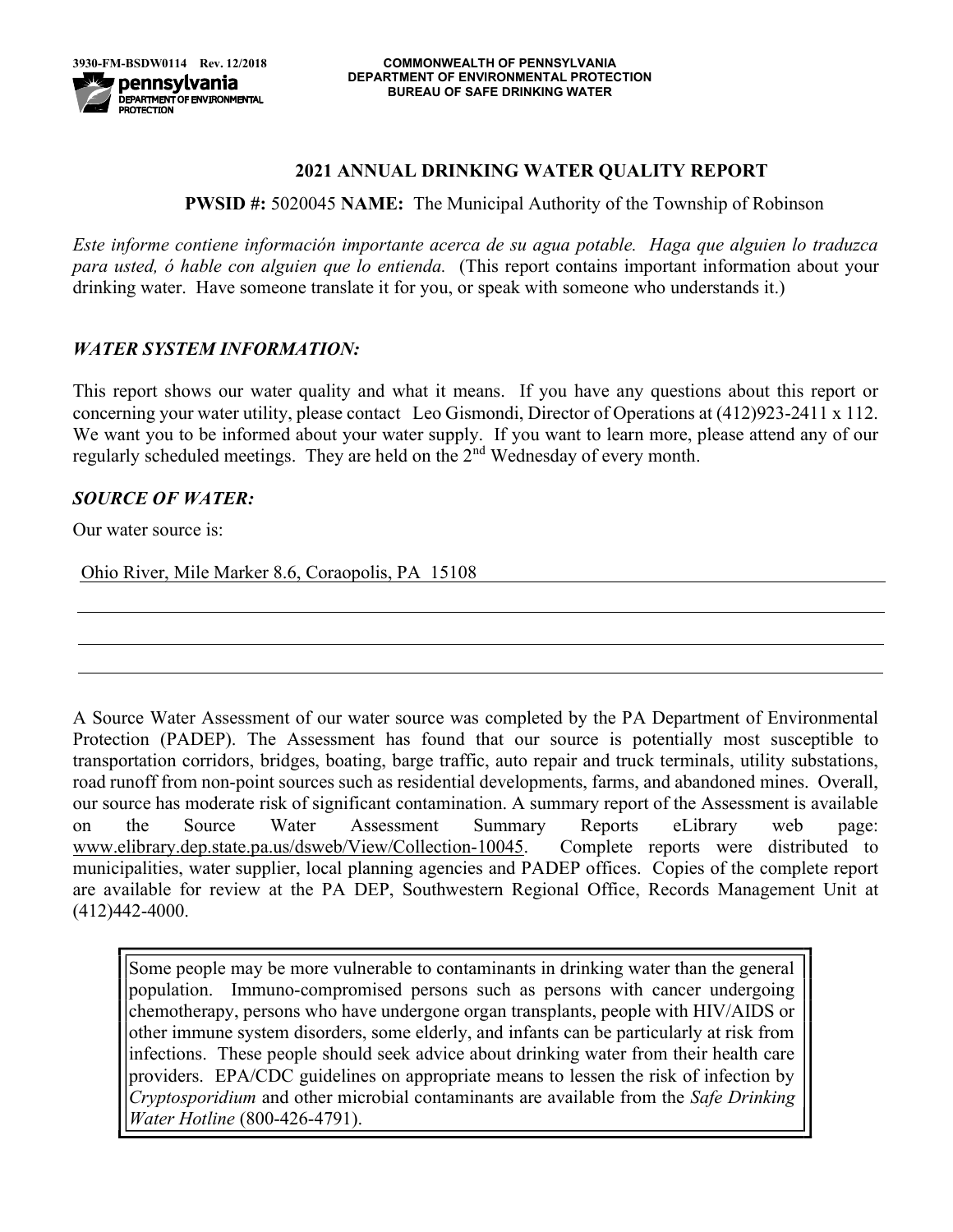# MONITORING YOUR WATER:

We routinely monitor for contaminants in your drinking water according to federal and state laws. The following tables show the results of our monitoring for the period of January 1 to December 31, 2021. The State allows us to monitor for some contaminants less than once per year because the concentrations of these contaminants do not change frequently. Some of our data is from prior years in accordance with the Safe Drinking Water Act. The date has been noted on the sampling results table.

# DEFINITIONS:

Action Level (AL) - The concentration of a contaminant which, if exceeded, triggers treatment or other requirements which a water system must follow.

Maximum Contaminant Level (MCL) - The highest level of a contaminant that is allowed in drinking water. MCLs are set as close to the MCLGs as feasible using the best available treatment technology.

Maximum Contaminant Level Goal (MCLG) - The level of a contaminant in drinking water below which there is no known or expected risk to health. MCLGs allow for a margin of safety.

Maximum Residual Disinfectant Level (MRDL) - The highest level of a disinfectant allowed in drinking water. There is convincing evidence that addition of a disinfectant is necessary for control of microbial contaminants.

Maximum Residual Disinfectant Level Goal (MRDLG) - The level of a drinking water disinfectant below which there is no known or expected risk to health. MRDLGs do not reflect the benefits of the use of disinfectants to control microbial contaminants.

Minimum Residual Disinfectant Level (MinRDL) - The minimum level of residual disinfectant required at the entry point to the distribution system.

Level 1 Assessment - A Level 1 assessment is a study of the water system to identify potential problems and determine (if possible) why total coliform bacteria have been found in our water system.

Level 2 Assessment – A Level 2 assessment is a very detailed study of the water system to identify potential problems and determine (if possible) why an E. coli MCL violation has occurred and/or why total coliform bacteria have been found in our water system on multiple occasions.

Treatment Technique (TT) - A required process intended to reduce the level of a contaminant in drinking water.

 $Mrem/year = millirems per year (a measure of)$ radiation absorbed by the body)  $ppm$  = parts per million, or milligrams per liter  $(mg/L)$ 

 $pCi/L$  = picocuries per liter (a measure of radioactivity)

 $ppq$  = parts per quadrillion, or picograms per liter

 $ppt = parts per trillion, or nanograms per liter$ 

 $ppb$  = parts per billion, or micrograms per liter  $(\mu g/L)$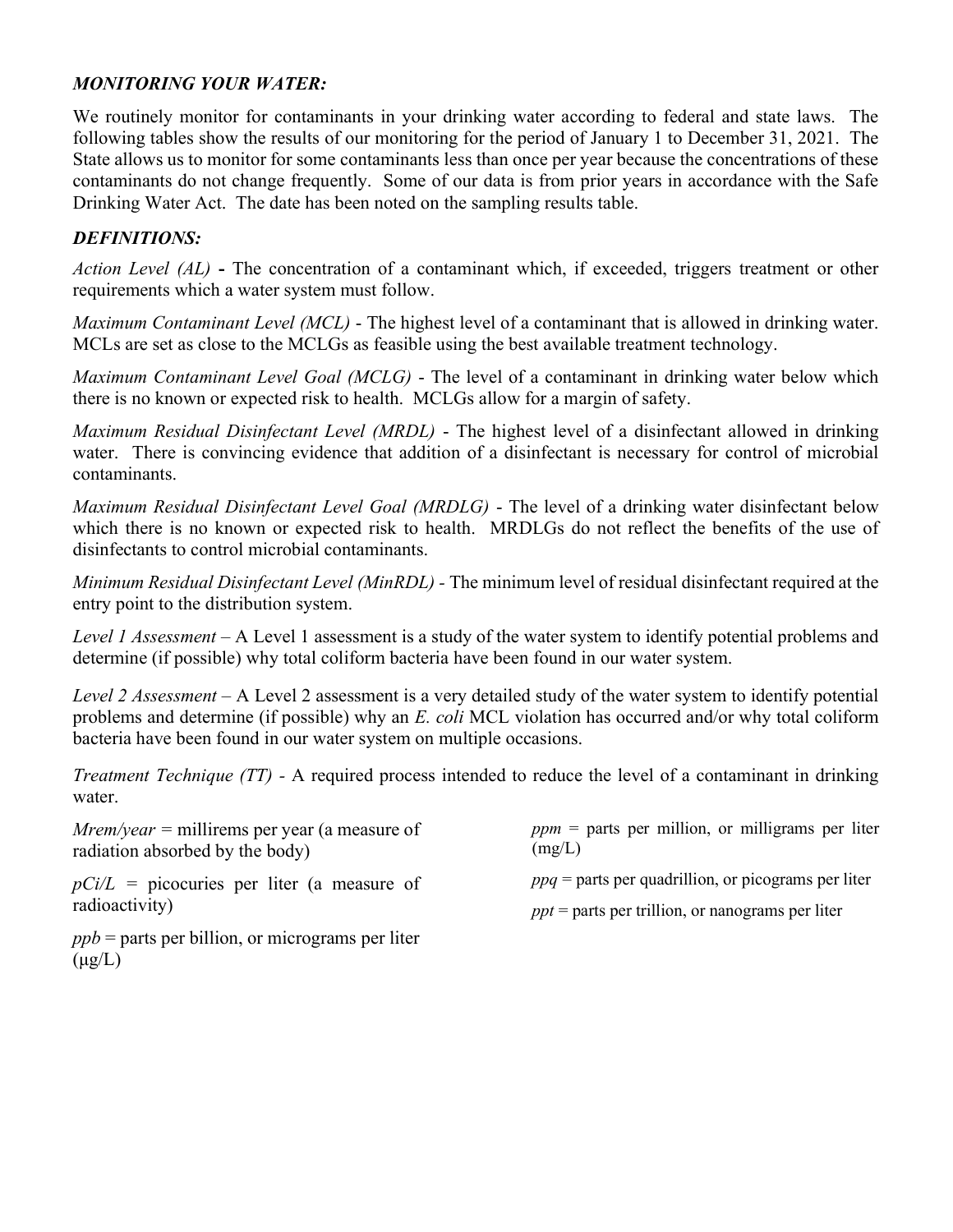# DETECTED SAMPLE RESULTS:

| <b>Chemical Contaminants</b> |                                      |             |                          |                                      |              |                              |                         |                                           |
|------------------------------|--------------------------------------|-------------|--------------------------|--------------------------------------|--------------|------------------------------|-------------------------|-------------------------------------------|
| Contaminant                  | <b>MCL</b><br>in CCR<br><b>Units</b> | <b>MCLG</b> | Level<br><b>Detected</b> | <b>Range of</b><br><b>Detections</b> | <b>Units</b> | <b>Sample</b><br><b>Date</b> | <b>Violation</b><br>Y/N | <b>Sources of</b><br><b>Contamination</b> |
| Chlorine                     | 4.0                                  | 4.0         | 1.9                      | 1.14-2.67                            | ppm          | 2021                         | N                       | Water additive to<br>control microbes     |
| Fluoride                     | $2.0*$                               | 4.0         | 0.23                     |                                      | ppm          | 7/21/21                      | N                       | additive<br>Water<br>for strong teeth     |
| Nitrate                      | 10.0                                 | 10.0        | 0.63                     |                                      | ppm          | 6/14/21                      | N                       | Runoff<br>from<br>fertilizer              |
| Barium                       | 2.0                                  | 2.0         | 0.0264                   |                                      | ppm          | 7/21/21                      | N                       | Oil<br>and<br>gas<br>industry             |
| HAA5                         | 60                                   | N/A         | 15.0                     | $2.9 - 27.1$                         | ppb          | 2021                         | N                       | of<br>By-product<br>disinfection          |
| <b>TTHM</b>                  | 80                                   | N/A         | 65.4                     | 19.7-111.0                           | ppb          | 2021                         | N                       | of<br>By-product<br>disinfection          |

\*EPA's MCL for fluoride is 4 ppm. However, Pennsylvania has set a lower MCL to better protect human health.

| <b>Entry Point Disinfectant Residual</b> |                                       |                 |                    |     |               |                  |                                             |  |
|------------------------------------------|---------------------------------------|-----------------|--------------------|-----|---------------|------------------|---------------------------------------------|--|
|                                          | <b>Minimum</b><br><b>Disinfectant</b> | Lowest<br>Level | Range of           |     | <b>Sample</b> | <b>Violation</b> | <b>Sources of</b>                           |  |
| <b>Contaminant</b>                       | <b>Residual</b>                       | <b>Detected</b> | Detections   Units |     | Date          | ${\bf Y/N}$      | Contamination                               |  |
| Chlorine                                 | 0.2                                   | 1.14            | 1.14-2.67          | ppm | 2021          | N                | Water additive used<br>to control microbes. |  |

| <b>Lead and Copper</b> |               |          |                                          |              |                                                        |                         |                                           |  |
|------------------------|---------------|----------|------------------------------------------|--------------|--------------------------------------------------------|-------------------------|-------------------------------------------|--|
| Contaminant Level (AL) | <b>Action</b> | G        | MCL 90 <sup>th</sup> Percentile<br>Value | <b>Units</b> | # of Sites Above<br><b>AL</b> of Total<br><b>Sites</b> | <b>Violation</b><br>Y/N | <b>Sources of</b><br><b>Contamination</b> |  |
| Lead                   | 15            | $\theta$ | 1.19                                     | ppb          | $0$ out of 30<br>(2019)                                | N                       | Corrosion of<br>household<br>plumbing.    |  |
| Copper                 | 1.3           | 1.3      | 0.056                                    | ppm          | $0$ out of 30<br>(2019)                                | N                       | Corrosion of<br>household<br>plumbing.    |  |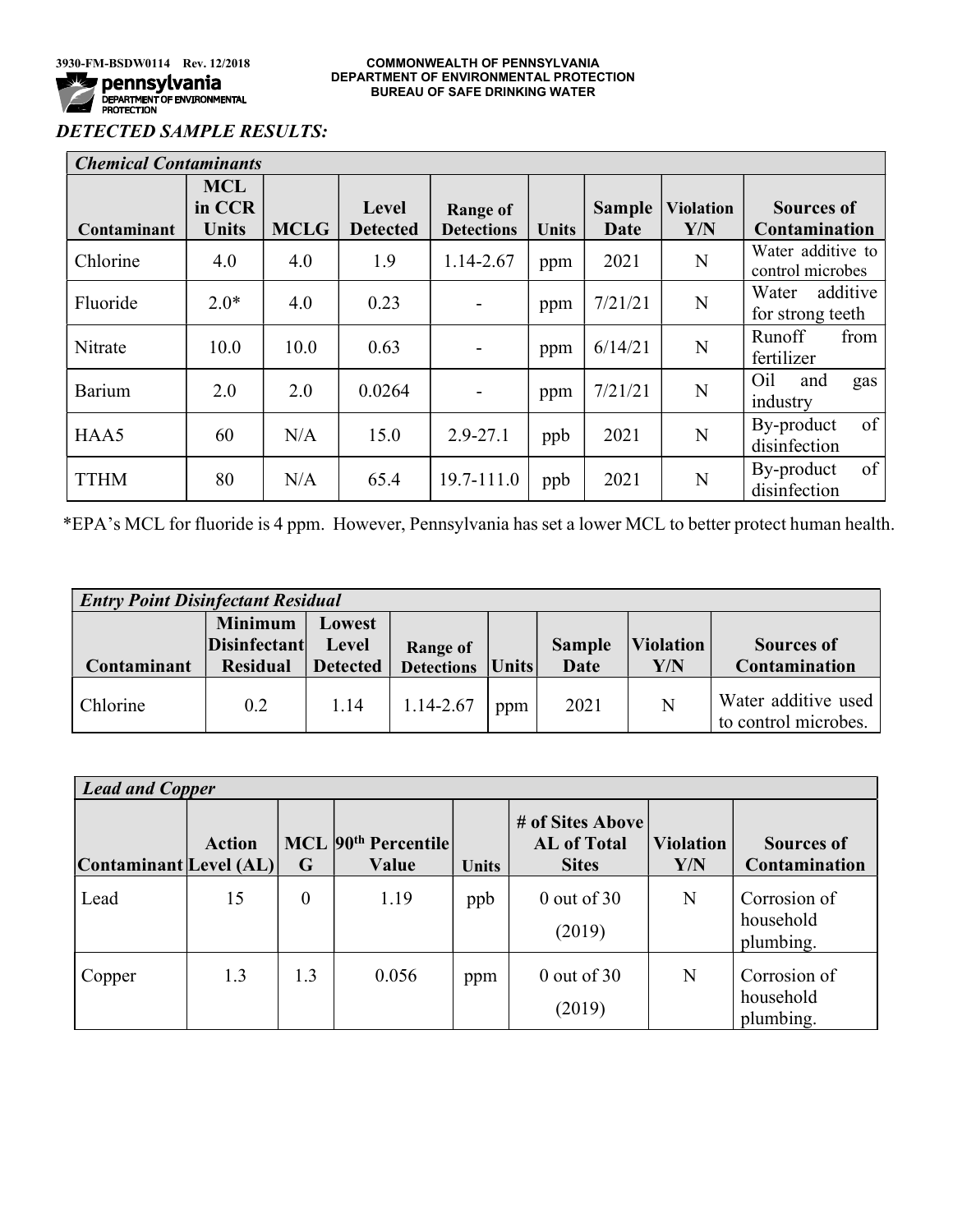| Microbial (related to Assessments/Corrective Actions regarding TC positive results) |                                                                                                                                                                                             |             |                                                                                                                                           |                         |                                             |  |  |  |
|-------------------------------------------------------------------------------------|---------------------------------------------------------------------------------------------------------------------------------------------------------------------------------------------|-------------|-------------------------------------------------------------------------------------------------------------------------------------------|-------------------------|---------------------------------------------|--|--|--|
| <b>Contaminants</b>                                                                 | <b>TT</b>                                                                                                                                                                                   | <b>MCLG</b> | Assessments/<br>Corrective<br><b>Actions</b>                                                                                              | <b>Violation</b><br>Y/N | <b>Sources of</b><br>Contamination          |  |  |  |
| <b>Total Coliform</b><br>Bacteria                                                   | Any system that has<br>failed to complete all<br>the required<br>assessments or correct<br>all identified sanitary<br>defects, is in violation<br>of the treatment<br>technique requirement | N/A         | See detailed<br>description under<br>"Detected<br>Contaminants<br><b>Health Effects</b><br>Language and<br>Corrective<br>Actions" section | N                       | Naturally<br>present in the<br>environment. |  |  |  |

| Microbial (related to E. coli) |                                                                                                                                                                                                                                                                                                |                |                                                                                                                               |                         |                                     |  |  |  |
|--------------------------------|------------------------------------------------------------------------------------------------------------------------------------------------------------------------------------------------------------------------------------------------------------------------------------------------|----------------|-------------------------------------------------------------------------------------------------------------------------------|-------------------------|-------------------------------------|--|--|--|
| <b>Contaminants</b>            | <b>MCL</b>                                                                                                                                                                                                                                                                                     | <b>MCLG</b>    | <b>Positive</b><br>Sample(s)                                                                                                  | <b>Violation</b><br>Y/N | <b>Sources of</b><br>Contamination  |  |  |  |
| E. coli                        | Routine and repeat<br>samples are total<br>coliform-positive and<br>either is $E.$ coli-positive<br>or system fails to take<br>repeat samples<br>following $E.$ coli-<br>positive routine sample<br>or system fails to<br>analyze total coliform-<br>positive repeat sample<br>for $E$ . coli. | $\overline{0}$ | $\boldsymbol{0}$                                                                                                              | N                       | Human and<br>animal fecal<br>waste. |  |  |  |
| <b>Contaminants</b>            | <b>TT</b>                                                                                                                                                                                                                                                                                      | <b>MCLG</b>    | Assessments/<br>Corrective<br><b>Actions</b>                                                                                  | <b>Violation</b><br>Y/N | <b>Sources of</b><br>Contamination  |  |  |  |
| E. coli                        | Any system that has<br>failed to complete all<br>the required<br>assessments or<br>correct all identified<br>sanitary defects, is in<br>violation of the<br>treatment technique<br>requirement                                                                                                 | N/A            | See description<br>under "Detected<br>Contaminants<br><b>Health Effects</b><br>Language and<br>Corrective<br>Actions" section | N                       | Human and<br>animal fecal<br>waste. |  |  |  |